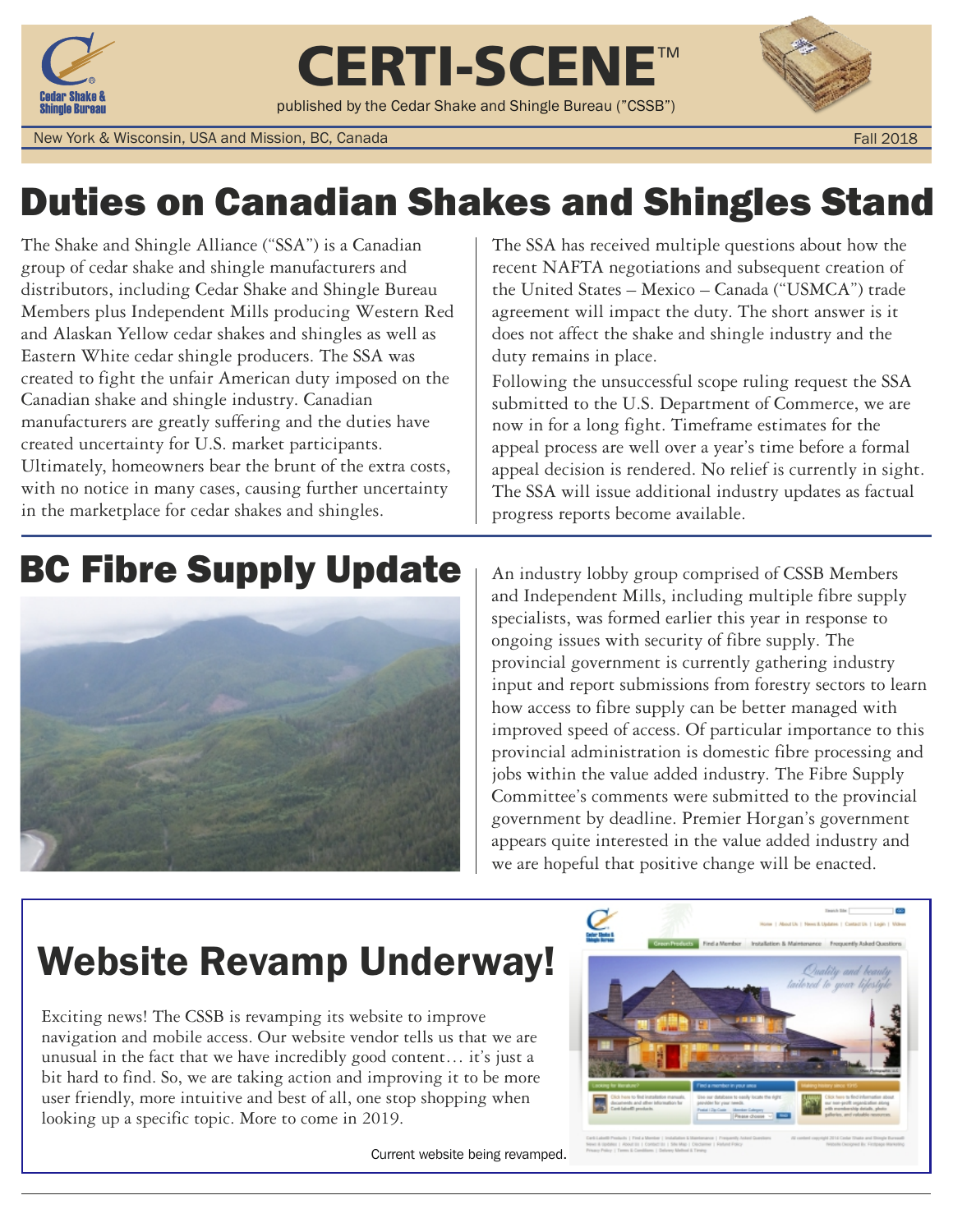### EDITOR'S MESSAGE



embers, the past few months have  $\mathbf{L}$ given our industry strong challenges that needed immediate attention. The Countervailing Duty imposed on Canadian shakes and shingles on March 15, 2018 dealt a heavy blow to our industry. At the same time, we're also

dealing with issues concerning access to British Columbian fibre supply; a combination of government regulation and sawmills using wood typically intended for shake and shingle mills has made production costs higher and time spent securing fibre supply longer. The recent spate of forest fires in the US and Canadian West have also contributed to a tough log harvest season. Rest assured, your trade association is working hard on both issues for the benefit of the industry. Certi-Scene<sup>TM</sup> is currently being published in an electronic version only to save costs during these challenging industry times.

As always, we welcome your feedback. Thanks to our Members who attended the 2018 Annual General Meeting. Congratulations to Terry Adkins, Mark Carroll, Tom Haynia, Sanj Hothi and Curtis Walker who were (re)elected to the Board of Directors. For the complete list of Directors visit: http://www.cedarbureau.org/about-us/board-of-directors.asp We appreciate our volunteers who work hard to promote and protect our Certi-label® brand.

Lynne Christensen Director of Operations

# Ventilation Test Structure Built

The CSSB Ventilation Test structure is standing tall in York, PA! Housed on the Intertek Testing Services NA Ltd. grounds, this extensive multi-year test will provide detailed information about the moisture and temperature effects of various cedar roofing systems, using a variety of underlayments/non-permeable membranes and continuous ventilation products. We are nearly finished sensor calibration and after that the real data logging will begin. Many marketplace participants, including architects, builders and roofing contractors, have already expressed keen interest in obtaining the results. We're glad to hear so many people consider the CSSB's investment in science to be money well spent!



Interior of Ventilation Test Structure showing array of sensors feeding various key measurements into laptop for data logging.

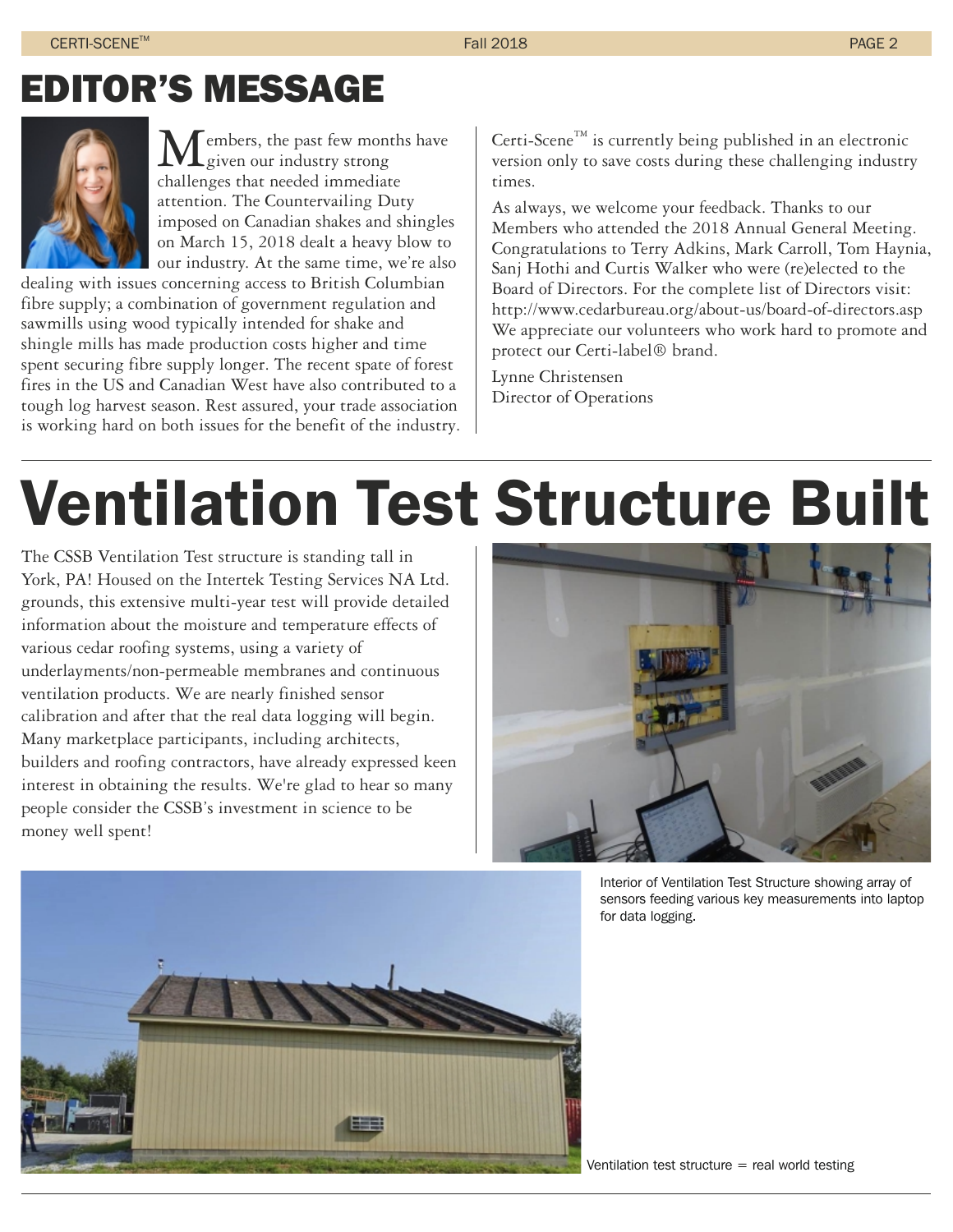## DISTRICT MANAGER REPORTS



#### Tony Bonura (Northeast)

#### Tel: 631-643-7839 tony@cedarbureau.com

In May 2018, Tony gave two CSSB Seminars in Rhode Island and Massachusetts for a total of 43 attendees. The members in his territory are concerned that the US-imposed countervailing duty on Canadian shakes & shingles is causing consumers to consider alternative products. There were issues of fastener failure, as well as cupping, splitting & early aging of shakes & shingles over non-permeable membranes installed across the entire deck utilizing a continuous ventilation product as the ventilation system, in the Northeastern area.

In June, Tony gave three seminars with 58 people in attendance. Following one of his seminars, the principal of a large firm attending the seminar decided to have all of the non-Bureau tapersawn shakes removed from the project & replaced with Certi-Sawn® Premium Grade western red cedar tapersawn shakes. The homes this firm was working on were selling for between \$2 million USD to \$10 million USD each. Additionally, a private residence, located in Rhode Island, was profiled for a CSSB Case Study which is now posted on the CSSB website.

Activity in shakes & shingles slowed down in July in Tony's territory. Many architects are requesting a source of yellow cedar shingles & shakes. The CSSB Case Study Projects in New England & Mid-Atlantic are continuing, as is work with the National Park Service and New York State Parks, Recreation & Historic Preservation. More recently, Tony noted again that the CSSB's case studies continue to be a very useful tool to market, specify and provide visuals of how a shake or shingle may look in a particular design, both newly installed and after some weathering. He continues to receive complaints from architects and contractors about lack of airflow provided by certain continuous ventilation products ("CVP") over nonpermeable membranes covering the entire roof deck; these issues are being referred to the CVP Manufacturer for follow up regarding their product's performance and warranty. On a positive note, fastener failure calls have dramatically dropped off in Tony's territory due to CSSB Education as well as building code changes the CSSB worked hard to achieve. In Fall 2018, Tony has a number of AIA and code seminars scheduled in New York, Connecticut and Massachusetts. He's also working with the National Park Service and looking forward to trade shows in 2019. He wishes to note that he obtained one 2019 seminar from networking at a 2018 code seminar… field work gets the message out to the marketplace!



#### Tony Hyatt (Northern Midwest)

Tel: 608-848-2667 hyatt.t@cedarbureau.com

In May, Tony gave seminars in the Chicago and Minneapolis area for contractors. He has noticed that off grade, non-Bureau shakes are being promoted by some CSSB Affiliate Members in the Southeast and Midwest and this is unfortunately affecting his efforts. It even appears that some firms are taking the field report information from this public Certi-Scene™ and using it to promote non-Bureau stock. This is not welcomed activity at all and Tony seeks guidance on how to handle this situation, as the CSSB tries to find a balance between sharing information with members yet ensuring Certi-label® market protection. Please contact Tony with your ideas. He is trying his best to counter this activity with Certi-label® education.

Tony has done excellent work getting the CSSB's ventilation test structure up and running, working in conjunction with Dave Roodvoets, CSSB Building Code Consultant, and Intertek Testing Services NA Ltd. staff. This test structure is located in York, PA and is gauging roof system integrity using a variety of installation methods and continuous ventilation accessory products. Many long hours and extra phone time were needed to get the project off the ground and the CSSB is grateful for Tony's extra dedication – truly above and beyond the call of duty!

In June, Tony did contractor training in Chicago area and attended a great seminar on public speaking to improve his skill set. More recently Tony held contractor training in Minneapolis, as well as handled over 300 technical calls within a 2 week period from various marketplace areas. He's assisted with job site issues in both Minneapolis and Chicago. Tony has been invited to do a seminar at the 2019 CRCA trade show this year and is pleased to offer this positive educational session to a key group of attendees. This Fall, Tony will be giving seminars to contractors in the Minneapolis Area, a Homeowners Association in the Des Moines, IA area, numerous contractor and AIA seminars in HI along with the AIA trade show in HI, and a seminar for the IL State Historic Preservation Group.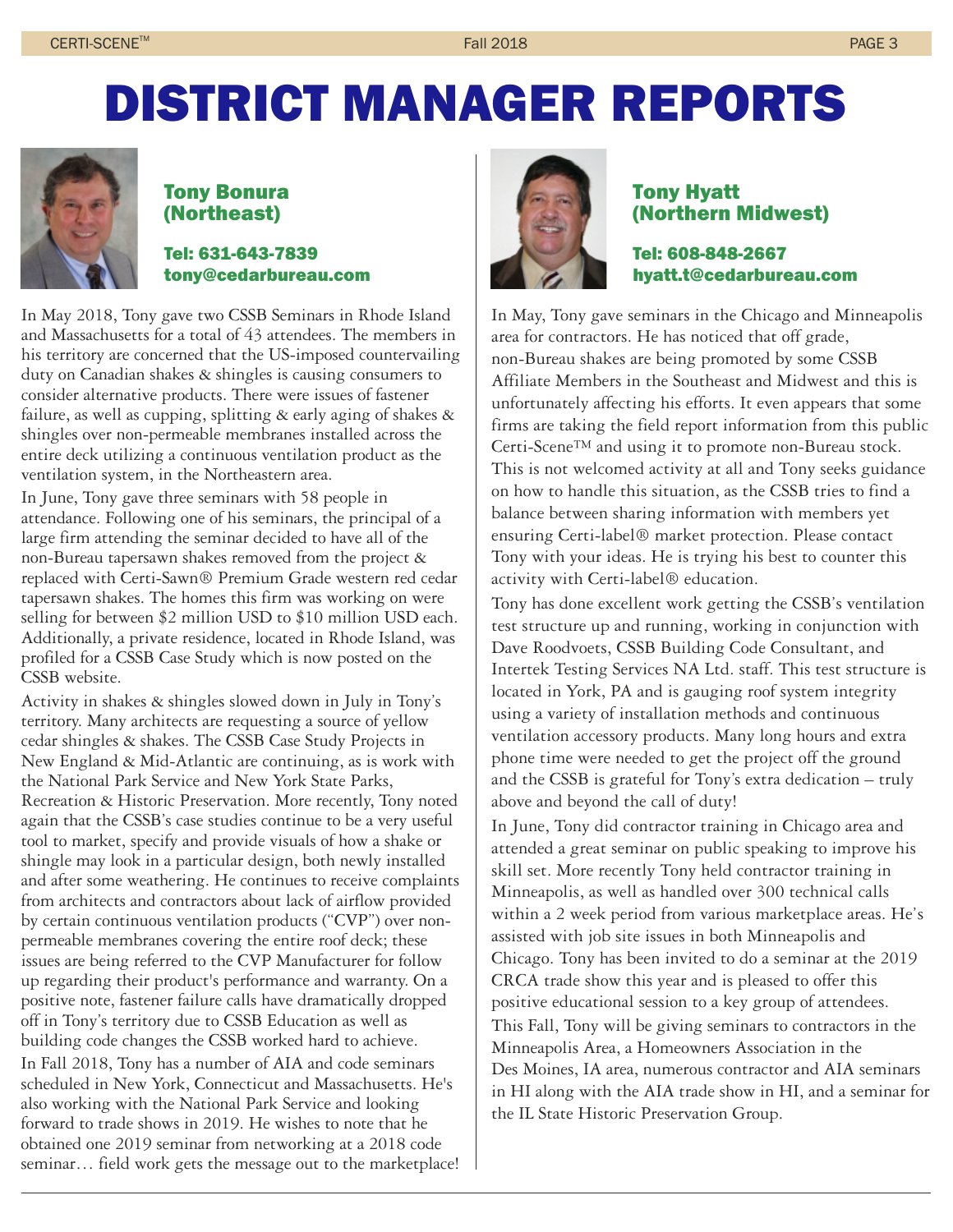

CSSB since 2011, now assumes District Manager, West Coast, duties.

#### Field Team Update

It's been a busy year so far with our talented field team. Cedar Quality Auditor Clay Walker is now assuming West Coast District Manager duties, thus expanding the CSSB's educational reach in underserved areas. Clay can be reached at clay@cedarbureau.com or 604-302-2072; he welcomes your ideas about territory visits, focus and potential seminar

There are plans to include an element of continuing quality control focus in Clay's work, on an as-needed basis, in multiple territories. The CSSB continues to keep product quality control at the forefront of all that it does. Intertek Testing Services NA Ltd. ("Intertek") is the CSSB's exclusive third party inspection services provider. Intertek offers CSSB members' customers the rigorous quality control program expected of manufacturers producing Certi-label® products.

### Case Studies' Popularity Continue to Grow

Looking for a great way to promote the beauty of your Certi-label® cedar products? Have a great working relationship with a distributor and/or retailer and/or roofing contractor? Want to tell the world about it? Then participate in the CSSB's case study program.

locations.

The CSSB is always looking for great projects that showcase the quality and versatility of its members' cedar shake and shingle products. CSSB Management conducts an interview with the project manager and on-site photos are taken. The end result is a gorgeous, multiple-page article permanently published on the CSSB's own website. Depending upon the circumstance, an industry magazine may also be interested in publishing the article.

Photos of newly-installed and early-weathered projects are of great interest to architects, designers, builders, contractors and their customers. We're finding that job site managers are more likely to specify Certi-label® products when they have access to similar job site photos and accompanying text that tells the history of the building and the reasons the owners chose Certi-label® cedar for their roofing and/or siding project. Case study articles are located here: http://www.cedarbureau.org/about-us/case-studies.asp . The CSSB is interested in everything ranging from modest homes to mansions, historical structures as well as commercial buildings. Contact your District Manager to discuss a project in your area.



The CSSB is pleased to welcome the following new members in 2018:

| ABC Supply Co., Inc.                                                                            | Kona, Hawaii                          | Subsidiary |
|-------------------------------------------------------------------------------------------------|---------------------------------------|------------|
| B & G Forde Construction LLC                                                                    | Des Moines, WA                        | <b>MCI</b> |
| Cedar Supply, Inc.                                                                              | Lake Forest, IL                       | Retailer   |
| G. Fedale Roofing and Siding                                                                    | Wilmington, DE                        | <b>MCI</b> |
| Line Home Enterprises, Inc.                                                                     | Hampton Bay, NY                       | MCI        |
| Tidwell Construction Ltd. dba<br>Tidwell Roofing & Sheet Metal<br>Zoffel Logging & Milling Inc. | Elkgrove Village, IL MCI<br>Forks, WA | US Mill    |
|                                                                                                 |                                       |            |